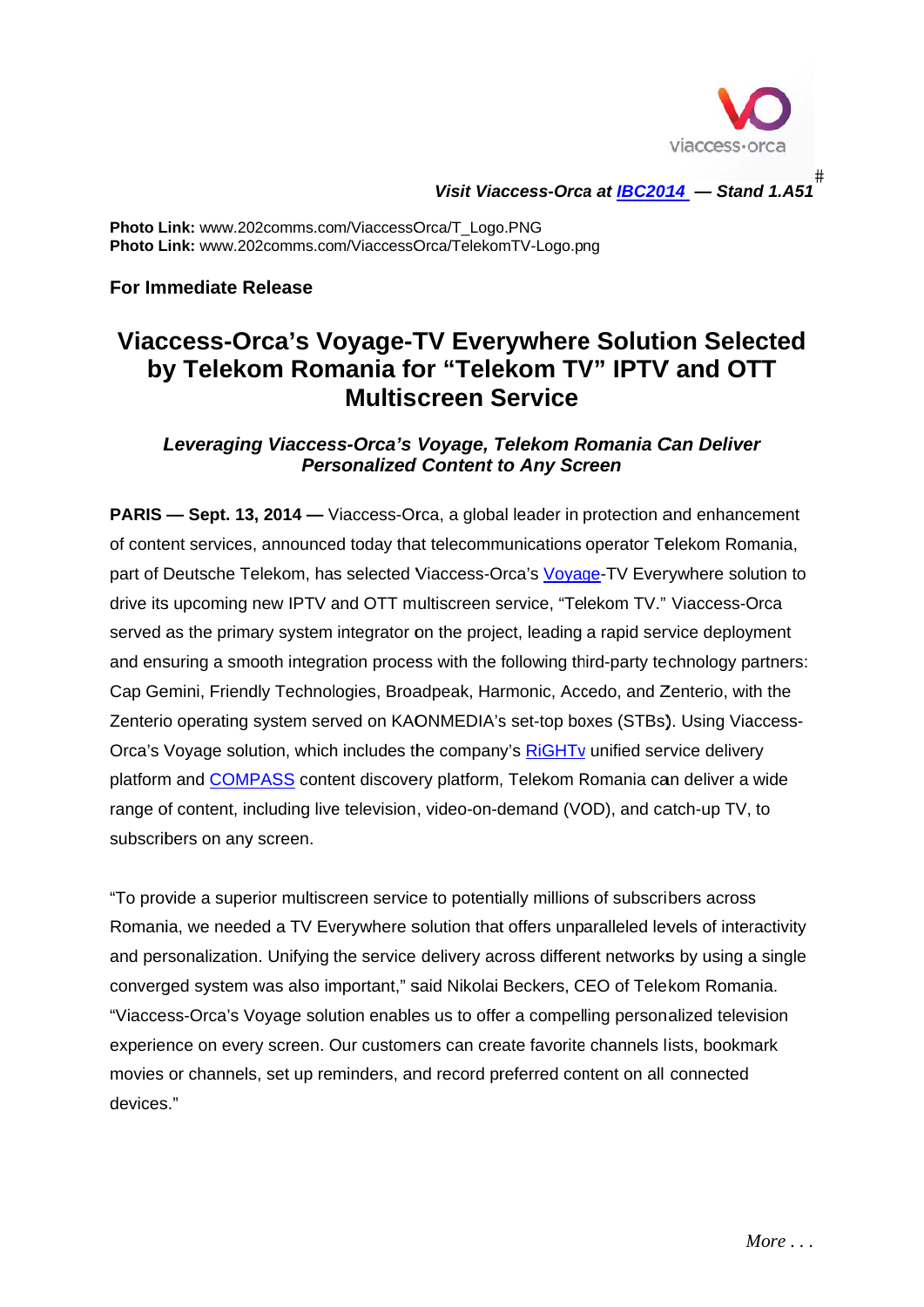Prior to deploying Viaccess-Orca's Voyage, Telekom Romania was using multiple infrastructure silos for its TV offerings, such as IPTV, OTT, DTH, and cable. Voyage supports all types of TV and video service delivery modes on all devices (TVs, PCs, STBs, smartphones, tablets, etc.) with any business model (subscription, pay-per-view, etc.), allowing Telekom Romania to eliminate the technical and organizational hurdles typically involved with multiscreen service delivery. This new unified platform built by Viaccess-Orca enables Telekom Romania to support more device types, reduce costs, increase operational efficiencies, and quickly expand its service offering. Another innovation of Telekom TV is its availability beyond the Telekom Romania customer base via monthly subscriptions, which can increase the service's reach and revenue.

"Utilizing our Voyage-TV Everywhere solution, Telekom Romania can provide subscribers with a personalized television experience that flows seamlessly from one screen to another, regardless of device type," said François Moreau de Saint Martin, CEO of Viaccess-Orca. "As Telekom Romania grows, our Voyage solution will enable the operator to further enrich its customers' journey into content experience."

# # #

#### **About Telekom Romania**

Telekom Romania is a new and dynamic telecommunication brand, offering complete, innovative, simplified and customized mobile and fixed communication services for a vast customers' community, using approximately 10 million services.

Through the two operators, Telekom Romania Mobile Communications and Telekom Romania Communications, the new brand provides a complete range of telecommunication services, for a full and rewarding customer experience: 3G and 4G mobile voice and mobile data services, traditional fixed telephony, high speed internet and television on multiple technologies, including IPTV, as well as high quality content and exclusivities in order to complete the entertainment experience. For business customers, the new brand is the promise for delivering turn-key IT&C solutions which support companies becoming more competitive and agile.

Telekom Romania brand is present on the Romanian market since 2014, after the joint rebranding of Romtelecom and COSMOTE Romania.

Telekom Romania is a brand pertaining to Deutsche Telekom, one of the world's leading integrated telecommunications companies with over 142 million mobile customers, 31 million fixed-network lines and more than 17 million broadband lines (as of December 31, 2013). The Group provides fixed network, mobile communications, Internet and IPTV products and services for consumers and ICT solutions for business customers and corporate customers. Deutsche Telekom is present in around 50 countries and has approximately 229,000 employees worldwide. The Group generated revenues of EUR 60.1 billion in the 2013 financial year - more than half of it outside Germany.

#### **About Viaccess-Orca**

As a leading global provider of content protection, delivery, and discovery solutions, Viaccess-Orca is shaping the ultimate content experience. Through its integrated range of business-savvy products and solutions, Viaccess-Orca helps service providers in the cable, DTT, satellite, IPTV, and OTT industries gain a competitive edge in today's rapidly evolving multiscreen environment. By enabling service